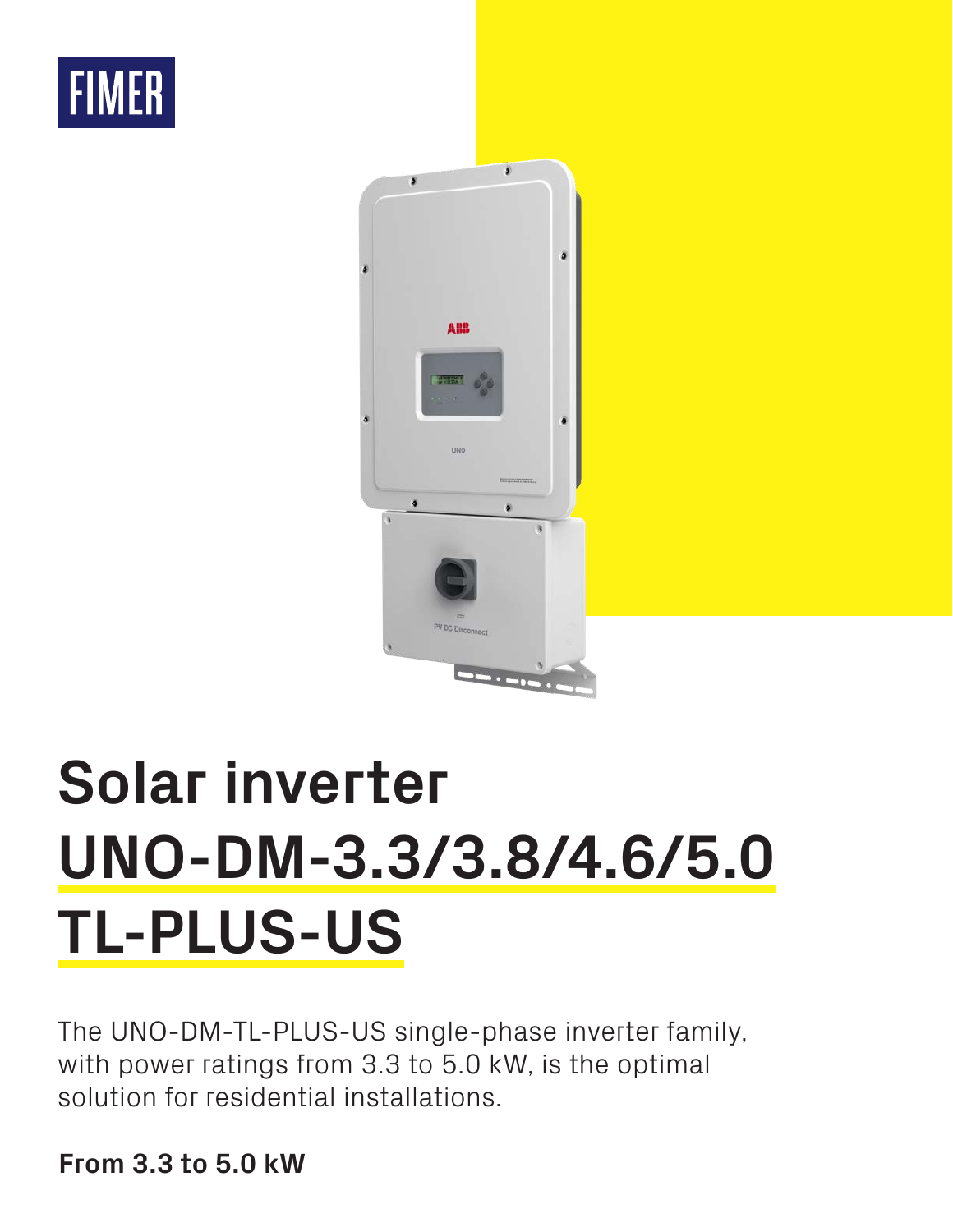# **One size fits all**

The design wraps FIMER's quality and engineering into a lightweight and compact package thanks to technological choices optimized for installations with different orientation. All power ratings share the same overall volume, allowing higher performance in a minimum space, and have a dual Maximum Power Point Tracker (2 MPPT).

## **Easy to install, fast to commission**

The wireless communication, enables a simple, fast and safe installation without the need of opening the front cover of the inverter.

The featured easy commissioning routine removes the need for a long configuration process, resulting in lower installation time and costs.

Improved user experience thanks to a build in User Interface (UI), which enables access to features such as advanced inverter configuration settings, dynamic feed-in control and load manager, from any WLAN enabled devices (smartphone, tablet or PC).

#### **Smart capabilities**

The embedded logging capabilities and direct transferring of the data to Internet (via Ethernet or WLAN) allow customers to enjoy the whole Aurora Vision remote monitoring experience.

The advanced communication interfaces (WLAN, Ethernet, RS-485) combined with an efficient Modbus (RTU/TCP) communication protocol, Sunspec compliance, allow the inverter to be easily

integrated within any smart environment and with third party monitoring and control systems.

A complete set of control functions with the embedded efficient algorithm, enabling dynamic control of the feed-in (i.e. Zero Injection), make the inverter suitable for worldwide applications in compliance with regulatory norms and needs of the utilities. The future-proof and flexible design enables integration with current and future devices for smart building automation.

#### **Energy Viewer**

This tool allows residential customers to remotely monitor the performance of their own solar plant.

#### **Highlights**

- Wireless access to the embedded Web User Interface
- Easy commissioning capability
- UL 1741 SA compliant
- Future-proof with embedded connectivity for smart building and smart grid integration
- Dynamic feed-in control (for instance "zero injection")
- Remote Over The Air (OTA) firmware upgrade for inverter and components
- Modbus TCP/RTU Sunspec compliant
- Remote monitoring via Aurora Vision cloud
- Dual input section with independent MPPT
- Integrated rapid shutdown power supplier

## **UNO-DM-3.3/3.8/4.6/5.0-TL-PLUS-US string inverter block diagram**

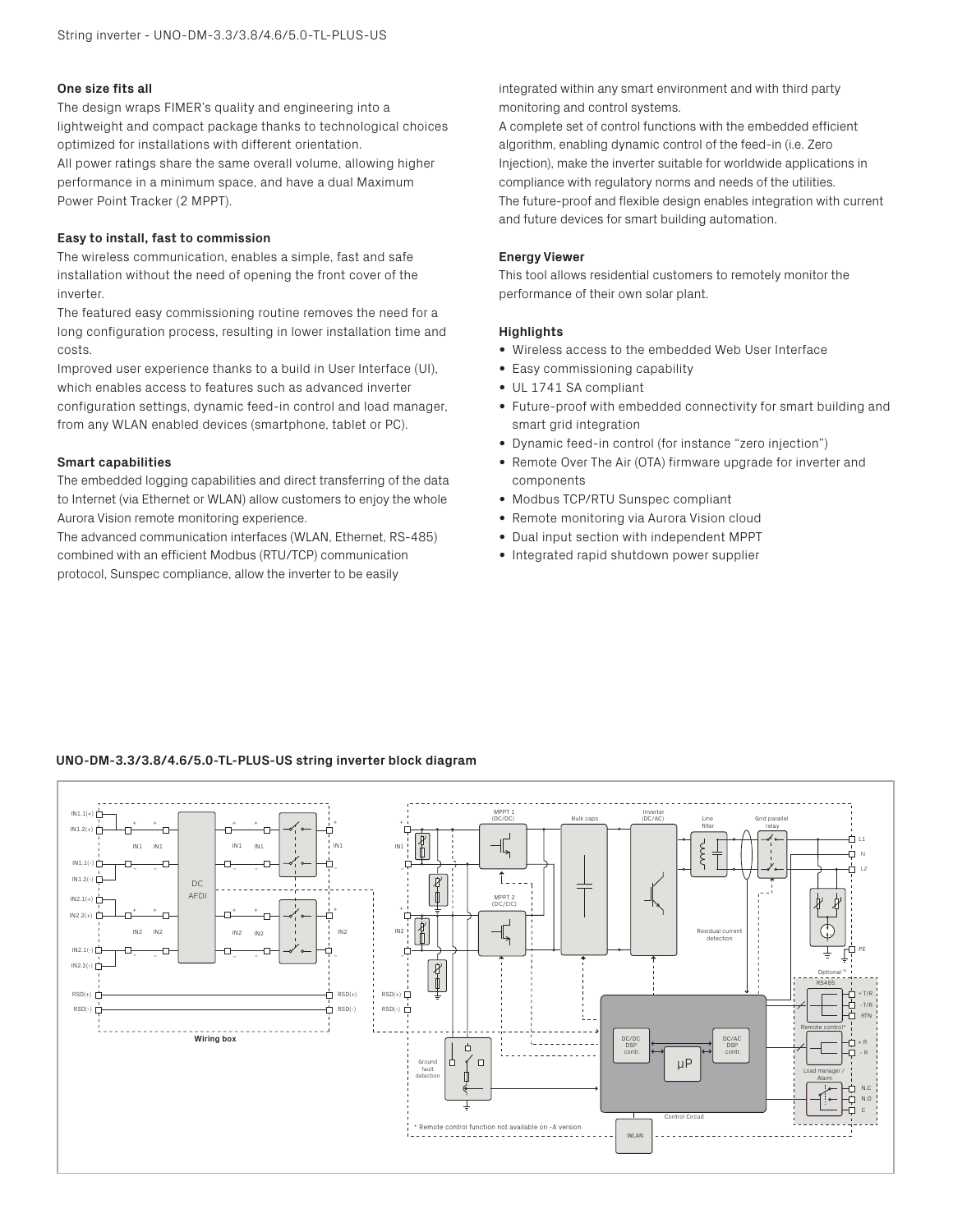| <b>Technical data and types</b>                                                                     |                                                                                                       |                                |                                                                                              |                                         |                                |                   |                                       |                 |  |
|-----------------------------------------------------------------------------------------------------|-------------------------------------------------------------------------------------------------------|--------------------------------|----------------------------------------------------------------------------------------------|-----------------------------------------|--------------------------------|-------------------|---------------------------------------|-----------------|--|
| Type code                                                                                           | UNO-DM-3.3-TL-PLUS-US                                                                                 |                                | UNO-DM-3.8-TL-PLUS-US                                                                        |                                         | UNO-DM-4.6-TL-PLUS-US          |                   | UNO-DM-5.0-TL-PLUS-US                 |                 |  |
| <b>General specifications</b>                                                                       |                                                                                                       |                                |                                                                                              |                                         |                                |                   |                                       |                 |  |
| Rated grid AC voltage (Vacr)                                                                        | 208 V                                                                                                 | 240 V                          | 208 V                                                                                        | 240 V                                   | 208 V                          | 240 V             | 208 V                                 | 240 V           |  |
| Nameplate Apparent Power (Smax)                                                                     | 3300 VA                                                                                               | 3300 VA                        | 4200 VA                                                                                      | 4200 VA                                 | 4600 VA                        | 4600 VA           | 5000 VA                               | 5000 VA         |  |
| Nameplate Output Active Power                                                                       | 3300W                                                                                                 | 3300 W                         | 4200 W                                                                                       | 4200W                                   | 4600 W                         | 4600W             | 5000 W                                | 5000 W          |  |
| $(P_{\text{max}} \boxplus \text{cos}\varphi=1)$<br>РRATED: Output Active Power IDVACr and coso=±0,9 | 2700W                                                                                                 | 3000 W                         | 3000 W                                                                                       | 3450W                                   | 3780 W                         | 4140W             | 4118 W                                | 4500W           |  |
| Input side (DC)                                                                                     |                                                                                                       |                                |                                                                                              |                                         |                                |                   |                                       |                 |  |
| Number of independent MPPT channels                                                                 | $\overline{2}$                                                                                        |                                | $\overline{c}$                                                                               |                                         | $\overline{c}$                 |                   | $\overline{c}$                        |                 |  |
| Maximum usable power for each channel                                                               | 2000W                                                                                                 |                                | 3000 W                                                                                       |                                         | 3000 W                         |                   | 3500W                                 |                 |  |
| Absolute maximum voltage (Vmax)                                                                     | 600 V                                                                                                 |                                | 600 V                                                                                        |                                         | 600 V                          |                   | 600 V                                 |                 |  |
| Start-up voltage (V <sub>start</sub> )                                                              | 200 V (Adj. 120-350)                                                                                  |                                | 200 V (Adj. 120-350)                                                                         |                                         | 200 V (Adj. 120-350)           |                   | 200 V (Adj. 120-350)                  |                 |  |
| Full power MPPT voltage range with parallel MPPT                                                    | 160-530 V                                                                                             | 170-530 V                      | 120-530 V                                                                                    | 140-530 V                               | 140-530 V                      | 150 - 530 V       | 155-480 V                             | 170-480 V       |  |
| configuration at Pacr<br>Operating MPPT voltage range                                               | $0.7*V_{start} - 580 V (\ge 90)$                                                                      |                                | $0.7*V_{start} - 580 V (\ge 90)$                                                             |                                         | $0.7*Vstart - 580 V ( \ge 90)$ |                   | $0.7*V_{start} - 580$ V ( $\geq 90$ ) |                 |  |
| Maximum usable current per channel                                                                  | 10 A                                                                                                  |                                | 16 A                                                                                         |                                         | 16 A                           |                   | 19 (CH1) - 11.5 (CH2)                 |                 |  |
| Maximum current (Idcmax)                                                                            | 20 A                                                                                                  |                                | 32 A                                                                                         |                                         | 32 A                           |                   | 30,5A                                 |                 |  |
| Maximum short circuit current per channel                                                           | 12.5A                                                                                                 |                                | 25 A                                                                                         |                                         | 25 A                           |                   | 25 A                                  |                 |  |
| Number of wire landing terminals                                                                    | 2 pairs, capable of connecting two parallel strings                                                   |                                |                                                                                              |                                         |                                |                   |                                       |                 |  |
| Array wiring termination                                                                            | Terminal block, pressure clamp, AWG20-8                                                               |                                |                                                                                              |                                         |                                |                   |                                       |                 |  |
| Output side (AC)                                                                                    |                                                                                                       |                                |                                                                                              |                                         |                                |                   |                                       |                 |  |
| Grid connection type                                                                                | $1\Phi/2W$                                                                                            | Split- $\Phi$ /3W              | $1\Phi/2W$                                                                                   | $Split-\Phi/3W$                         | $1\Phi/2W$                     | Split- $\Phi$ /3W | $1\Phi/2W$                            | $Split-\Phi/3W$ |  |
| Adjustable voltage range (Vmin-Vmax)                                                                | 183-228 V                                                                                             | 211-264 V                      | 183-228 V                                                                                    | 211-264 V                               | 183-228 V                      | 211-264 V         | 183-228 V                             | 211-264 V       |  |
| Grid frequency                                                                                      |                                                                                                       | 60 Hz                          |                                                                                              | 60 Hz                                   |                                | 60 Hz             |                                       | 60 Hz           |  |
| Adjustable grid frequency range                                                                     | 50-64 Hz                                                                                              |                                | 50-64 Hz                                                                                     |                                         | 50-64 Hz                       |                   | 50-64 Hz                              |                 |  |
| Maximum current (lac,max)                                                                           | 14.5 A                                                                                                |                                | 16 A                                                                                         |                                         | 20 A                           |                   | 22 A                                  |                 |  |
| Power factor                                                                                        | $>0.995$ , adj. $+/-0.8$                                                                              |                                | $>0.995$ , adj. $+/-0.8$                                                                     |                                         | $>0.995$ , adj. $+/-0.8$       |                   | $>0.995$ , adj. $+/-0.8$              |                 |  |
| Total harmonic distortion at rated power                                                            | $<$ 2%                                                                                                |                                | $<$ 2%                                                                                       |                                         | $<$ 2%                         |                   | $<$ 2%                                |                 |  |
| Contributory fault current                                                                          | 16 A                                                                                                  |                                | 19 A                                                                                         |                                         | 22 A                           |                   | 24 A                                  |                 |  |
| Grid wiring termination type                                                                        |                                                                                                       |                                |                                                                                              | Terminal block, pressure clamp, AWG20-6 |                                |                   |                                       |                 |  |
| Input protections                                                                                   |                                                                                                       |                                |                                                                                              |                                         |                                |                   |                                       |                 |  |
| Reverse polarity protection                                                                         | Yes, from limited current source                                                                      |                                |                                                                                              |                                         |                                |                   |                                       |                 |  |
| Over-voltage protection type                                                                        | Varistor                                                                                              |                                |                                                                                              |                                         |                                |                   |                                       |                 |  |
| PV array ground fault detection                                                                     | Pre start-up RISO and dynamic GFDI                                                                    |                                |                                                                                              |                                         |                                |                   |                                       |                 |  |
| <b>Output protections</b>                                                                           |                                                                                                       |                                |                                                                                              |                                         |                                |                   |                                       |                 |  |
| Anti-islanding protection                                                                           | Meets UL1741 / IEEE1547 requirements                                                                  |                                |                                                                                              |                                         |                                |                   |                                       |                 |  |
| Over-voltage protection type                                                                        |                                                                                                       | Varistor, 2 (L1 - L2 / L1 - G) |                                                                                              |                                         |                                |                   |                                       |                 |  |
| Maximum AC OCPD rating                                                                              | 20 A                                                                                                  |                                | 20 A                                                                                         |                                         | 25A                            |                   | 30 A                                  |                 |  |
| <b>Efficiency</b>                                                                                   |                                                                                                       |                                |                                                                                              |                                         |                                |                   |                                       |                 |  |
| Maximum efficiency                                                                                  | 97%                                                                                                   |                                | 97%                                                                                          |                                         | 97%                            |                   | 97.4%                                 |                 |  |
| CEC efficiency                                                                                      | 96.5%                                                                                                 | 96.5%                          | 96%                                                                                          | 96.5%                                   | 96%                            | 96.5%             | 96.5%                                 | 97%             |  |
| Operating performance                                                                               |                                                                                                       |                                |                                                                                              |                                         |                                |                   |                                       |                 |  |
| Stand-by consumption                                                                                | $<8$ Wrms                                                                                             |                                |                                                                                              |                                         |                                |                   |                                       |                 |  |
| Nighttime consumption                                                                               |                                                                                                       |                                |                                                                                              |                                         | $<$ 0.6 Wrms                   |                   |                                       |                 |  |
| <b>Auxiliary Output</b>                                                                             |                                                                                                       |                                |                                                                                              |                                         |                                |                   |                                       |                 |  |
| Isolated Auxiliary Power Supply <sup>1)</sup>                                                       |                                                                                                       |                                |                                                                                              |                                         | 24 Vdc, 0.4 A max              |                   |                                       |                 |  |
| <b>Embedded Communication</b>                                                                       |                                                                                                       |                                |                                                                                              |                                         |                                |                   |                                       |                 |  |
| Embedded Communication Interface                                                                    | Wireless <sup>2)</sup>                                                                                |                                |                                                                                              |                                         |                                |                   |                                       |                 |  |
| <b>Embedded Communication Protocol</b>                                                              | ModBus TCP (SunSpec)                                                                                  |                                |                                                                                              |                                         |                                |                   |                                       |                 |  |
| Commissioning Tool                                                                                  | Web User Interface, Display, Aurora Manger Lite                                                       |                                |                                                                                              |                                         |                                |                   |                                       |                 |  |
| Monitoring                                                                                          |                                                                                                       |                                | Aurora Vision cloud (Plant Portfolio Manager, Plant Viewer, Energy Viewer)                   |                                         |                                |                   |                                       |                 |  |
| Optional board UNO-DM-COM kit                                                                       |                                                                                                       |                                |                                                                                              |                                         |                                |                   |                                       |                 |  |
| Optional Communication Interface                                                                    |                                                                                                       |                                | RS-485 (use with meter for dynamic feed-in control), Alarm/Load manager relay, Remote ON/OFF |                                         |                                |                   |                                       |                 |  |
| <b>Optional Communication Protocol</b>                                                              | ModBus RTU (SunSpec), Aurora Protocol<br>Dynamic feed-in control, Load manager relay                  |                                |                                                                                              |                                         |                                |                   |                                       |                 |  |
| Advanced functionalities provided                                                                   |                                                                                                       |                                |                                                                                              |                                         |                                |                   |                                       |                 |  |
| Optional board UNO-DM-PLUS Ethernet COM kit                                                         |                                                                                                       |                                |                                                                                              |                                         |                                |                   |                                       |                 |  |
| Optional Communication Interface                                                                    | Ethernet, RS485 (use with meter for dynamic feed-in control), Alarm/Load manager relay, Remote ON/OFF |                                |                                                                                              |                                         |                                |                   |                                       |                 |  |
| Optional Communication Protocol                                                                     | ModBus TCP (SunSpec), ModBus RTU (SunSpec), Aurora Protocol                                           |                                |                                                                                              |                                         |                                |                   |                                       |                 |  |
| Advanced functionalities provided                                                                   | Dynamic feed-in control, Load manager relay                                                           |                                |                                                                                              |                                         |                                |                   |                                       |                 |  |